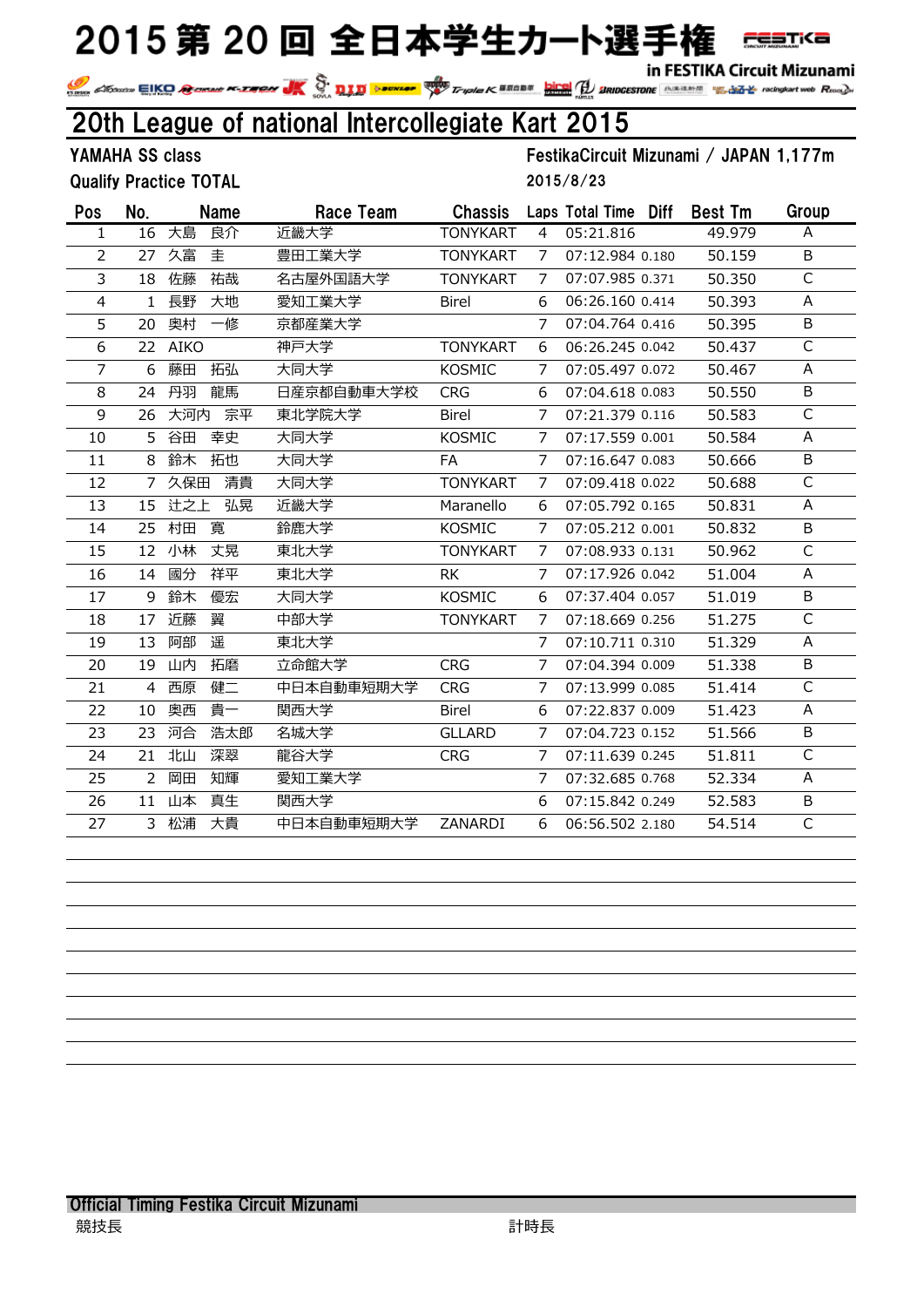in FESTIKA Circuit Mizunami

**FESTKa** 

IN FESTIKA CITCUIT MIZUNAMI<br>Triple K SSADS DES Triple K SSADS (1999) SERIOGESTORE SERIALS TO REGISTAT MORE COMPANY WAS CITCUIT MIZUNAMI Read

#### 20th League of national Intercollegiate Kart 2015

Qualify Heat BXC

YAMAHA SS class FestikaCircuit Mizunami / JAPAN 1,177m

2015/8/23

| Pos        | No. | <b>Name</b> | Race Team  | <b>Chassis</b>  |   | <b>Diff</b><br>Laps Total Time | <b>Best Tm</b> | In Lap        | <b>Point</b> |
|------------|-----|-------------|------------|-----------------|---|--------------------------------|----------------|---------------|--------------|
|            | 27  | 圭<br>久富     | 豊田工業大学     | TONYKART        | 7 | 05:55.103                      | 50.289         |               | 100          |
| 2          | 18  | 祐哉<br>佐藤    | 名古屋外国語大学   | <b>TONYKART</b> | 7 | 05:56.713 1.610                | 50.342         | 6             | 90           |
| 3          | 20  | 一修<br>奥村    | 京都産業大学     |                 |   | 05:56.872 0.159                | 50.293         | 5             | 81           |
| 4          | 24  | 龍馬<br>丹羽    | 日産京都自動車大学校 | <b>CRG</b>      |   | 05:59.444 2.572                | 50.652         | 2             | 73           |
| 5          | 22  | AIKO        | 神戸大学       | TONYKART        | 7 | 06:01.755 2.311                | 50.923         | 7             | 66           |
| 6          | 26  | 宗平<br>大河内   | 東北学院大学     | <b>Birel</b>    | 7 | 06:01.828 0.073                | 50.840         | 5             | 59           |
| 7          | 25  | 寛<br>村田     | 鈴鹿大学       | <b>KOSMIC</b>   |   | 06:02.059 0.231                | 50.580         | 6             | 53           |
| 8          | 12  | 丈晃<br>小林    | 東北大学       | <b>TONYKART</b> | 7 | 06:02.341 0.282                | 50.834         | 7             | 48           |
| 9          |     | 清貴<br>久保田   | 大同大学       | <b>TONYKART</b> | 7 | 06:02.473 0.132                | 50.496         | 7             | 43           |
| 10         | 8   | 鈴木<br>拓也    | 大同大学       | FA              |   | 06:02.784 0.311                | 50.437         | 5.            | 39           |
| 11         | 9   | 鈴木<br>優宏    | 大同大学       | <b>KOSMIC</b>   |   | 06:03.907 1.123                | 50.864         | 6             | 35           |
| 12         | 23  | 河合<br>浩太郎   | 名城大学       | <b>GLLARD</b>   |   | 06:08.034 4.127                | 51,203         | 4             | 31           |
| 13         | 19  | 拓磨<br>山内    | 立命館大学      | <b>CRG</b>      |   | 06:08.108 0.074                | 51.152         | 7             | 28           |
| 14         | 4   | 健二<br>西原    | 中日本自動車短期大学 | <b>CRG</b>      |   | 06:10.019 1.911                | 51.863         | $\mathcal{P}$ | 25           |
| 15         | 21  | 深翠<br>北山    | 龍谷大学       | <b>CRG</b>      |   | 06:11.079 1.060                | 51.726         | 7             | 23           |
| 16         | 3   | 松浦<br>大貴    | 中日本自動車短期大学 | ZANARDI         | 7 | 06:28.894 17.815               | 54.336         | 2             | 21           |
| <b>DNS</b> | 11  | 真生<br>山本    | 関西大学       |                 |   |                                |                |               | 0            |
| <b>DNS</b> | 17  | 近藤<br>翼     | 中部大学       | TONYKART        |   |                                |                |               | 0            |

**Announcements**

No. Penarty **Reason** 

Official Timing Festika Circuit Mizunami 競技長 きょうきょう かんきょう かんきょう かいしょう 計時長 **FESTKa**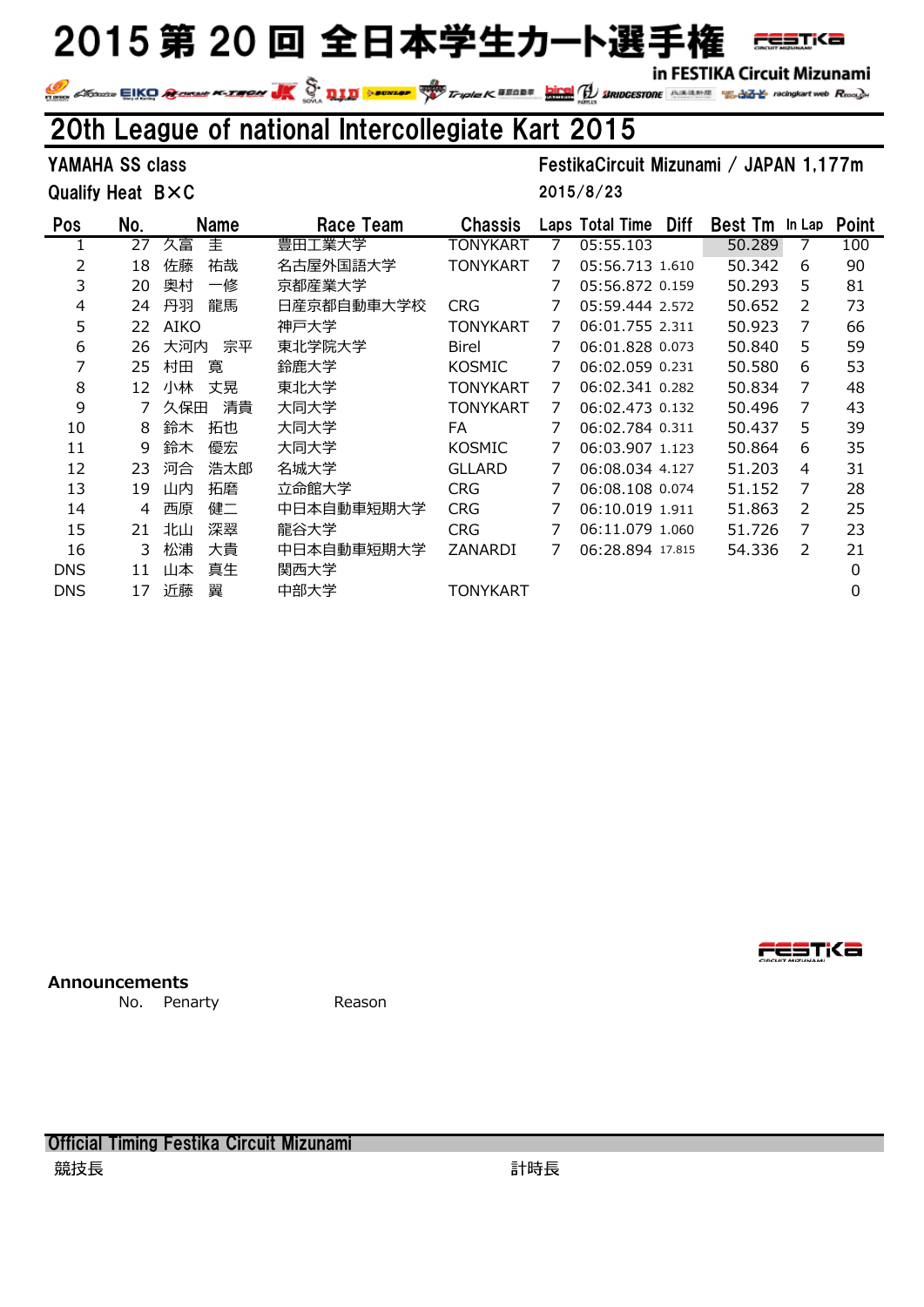in FESTIKA Circuit Mizunami

**FESTKa** 

#### 20th League of national Intercollegiate Kart 2015

Qualify Heat A×C

YAMAHA SS class FestikaCircuit Mizunami / JAPAN 1,177m

2015/8/23

| <b>Pos</b> | No. | <b>Name</b> | Race Team  | <b>Chassis</b>  |   | Laps Total Time  | Diff | <b>Best Tm</b> | In Lap | <b>Point</b> |
|------------|-----|-------------|------------|-----------------|---|------------------|------|----------------|--------|--------------|
|            | 16  | 大島<br>良介    | 近畿大学       | TONYKART        | 7 | 05:55.258        |      | 50.158         | 6      | 100          |
| 2          | 18  | 祐哉<br>佐藤    | 名古屋外国語大学   | TONYKART        | 7 | 05:56.598 1.340  |      | 50.105         | 3      | 90           |
| 3          |     | 長野<br>大地    | 愛知工業大学     | <b>Birel</b>    |   | 05:58.131 1.533  |      | 50.460         | 5      | 81           |
| 4          | 5.  | 幸史<br>谷田    | 大同大学       | <b>KOSMIC</b>   |   | 05:59.310 1.179  |      | 50.583         | 6      | 73           |
| 5          | 6   | 拓弘<br>藤田    | 大同大学       | <b>KOSMIC</b>   | 7 | 06:00.645 1.335  |      | 50.384         | 5      | 66           |
| 6          | 22  | <b>AIKO</b> | 神戸大学       | TONYKART        | 7 | 06:01.429 0.784  |      | 50.833         | 2      | 59           |
| 7          | 15  | 弘晃<br>辻之上   | 近畿大学       | Maranello       | 7 | 06:02.176 0.747  |      | 50.804         | 3      | 53           |
| 8          | 26  | 大河内<br>宗平   | 東北学院大学     | <b>Birel</b>    | 7 | 06:02.776 0.600  |      | 50.564         | 7      | 48           |
| 9          |     | 清貴<br>久保田   | 大同大学       | <b>TONYKART</b> | 7 | 06:03.215 0.439  |      | 50.727         | 5      | 43           |
| 10         | 10  | 奥西<br>貴一    | 関西大学       | <b>Birel</b>    | 7 | 06:07.250 4.035  |      | 51.503         | 3      | 39           |
| 11         | 14  | 祥平<br>國分    | 東北大学       | <b>RK</b>       |   | 06:07.375 0.125  |      | 51.014         | 4      | 35           |
| 12         | 13  | 遥<br>阿部     | 東北大学       |                 |   | 06:07.623 0.248  |      | 51.227         | 7      | 31           |
| 13         | 21  | 深翠<br>北山    | 龍谷大学       | <b>CRG</b>      |   | 06:09.134 1.511  |      | 51.374         | 6      | 28           |
| 14         |     | 岡田<br>知輝    | 愛知工業大学     |                 |   | 06:29.594 20.460 |      | 53.279         | 5      | 25           |
| 15         | 12  | 丈晃<br>小林    | 東北大学       | TONYKART        | 6 | 06:02.833 1 Lap  |      | 51.726         | 3      | 23           |
| 16         | 4   | 健二<br>西原    | 中日本自動車短期大学 | <b>CRG</b>      | 6 | 06:05.041 2.208  |      | 52.635         | 6      | 21           |
| 17         | 3   | 大貴<br>松浦    | 中日本自動車短期大学 | ZANARDI         | 5 | 04:38.573 1 Lap  |      | 53.672         | 3      | 19           |
| 18         | 17  | 翼<br>近藤     | 中部大学       | <b>TONYKART</b> |   | 21:07.200 5 DNF  |      |                | 0      | 17           |

**Announcements**

No. Penarty **Reason** 

Official Timing Festika Circuit Mizunami 競技長 きょうきょう かいしょう かいしょう おおし かいきょう 計時長

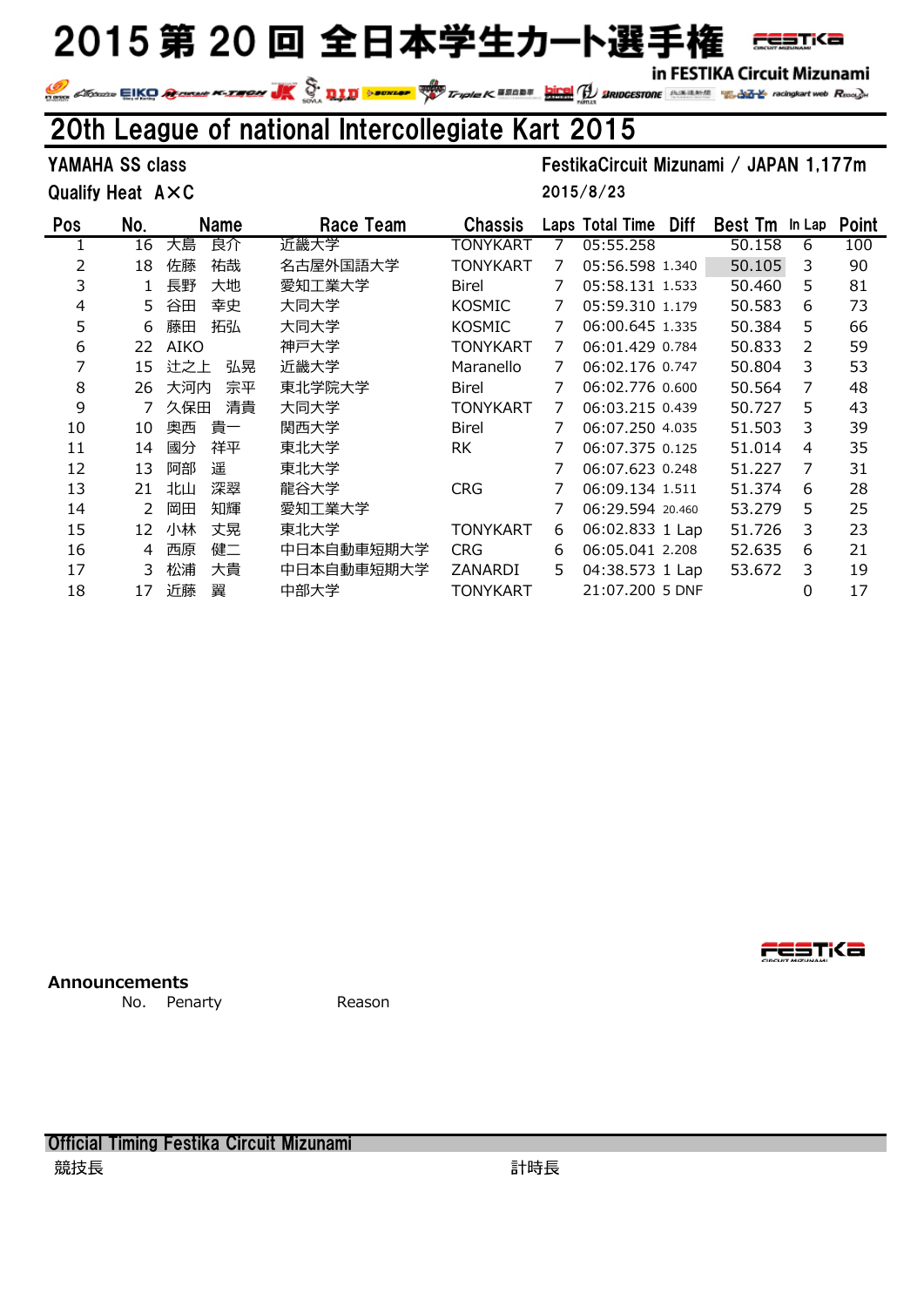in FESTIKA Circuit Mizunami

IN FESTIKA CITCUIT MIZUNAMI<br>Triple K SSADS DES Triple K SSADS (1999) SERIOGESTORE SERIALS TO REGISTAT MORE COMPANY WAS CITCUIT MIZUNAMI Read

#### 20th League of national Intercollegiate Kart 2015

Qualify Heat A×B

YAMAHA SS class FestikaCircuit Mizunami / JAPAN 1,177m 2015/8/23

| <b>Pos</b> | No. |     | <b>Name</b> | Race Team  | <b>Chassis</b> |   | Laps Total Time  | <b>Diff</b> | <b>Best Tm</b> | In Lap | <b>Point</b> |
|------------|-----|-----|-------------|------------|----------------|---|------------------|-------------|----------------|--------|--------------|
|            | 16  | 大島  | 良介          | 近畿大学       | TONYKART       |   | 05:54.294        |             | 50.085         | 6      | 100          |
| 2          | 27  | 久富  | 圭           | 豊田工業大学     | TONYKART       | 7 | 05:54.524 0.230  |             | 50.171         | 6      | 90           |
| 3          |     | 長野  | 大地          | 愛知工業大学     | <b>Birel</b>   | 7 | 05:57.458 2.934  |             | 50.491         | 3      | 81           |
| 4          | 20  | 奥村  | 一修          | 京都産業大学     |                |   | 05:57.603 0.145  |             | 50.478         | 6      | 73           |
| 5          | 6   | 藤田  | 拓弘          | 大同大学       | <b>KOSMIC</b>  | 7 | 05:57.880 0.277  |             | 50.342         | 4      | 66           |
| 6          | 24  | 丹羽  | 龍馬          | 日産京都自動車大学校 | <b>CRG</b>     |   | 05:58.093 0.213  |             | 50.426         | 5      | 59           |
| 7          | 5.  | 谷田  | 幸史          | 大同大学       | <b>KOSMIC</b>  |   | 05:58.352 0.259  |             | 50.638         | 6      | 53           |
| 8          | 8   | 鈴木  | 拓也          | 大同大学       | FA             |   | 05:59.222 0.870  |             | 50.567         | 7      | 48           |
| 9          | 25  | 村田  | 寛           | 鈴鹿大学       | <b>KOSMIC</b>  | 7 | 05:59.487 0.265  |             | 50.493         | 6      | 43           |
| 10         | 15  | 计之上 | 弘晃          | 近畿大学       | Maranello      | 7 | 05:59.671 0.184  |             | 50.515         | 6      | 39           |
| 11         | 14  | 國分  | 祥平          | 東北大学       | <b>RK</b>      | 7 | 06:01.232 1.561  |             | 50.886         | 5      | 35           |
| 12         | 23  | 河合  | 浩太郎         | 名城大学       | <b>GLLARD</b>  |   | 06:01.438 0.206  |             | 50.748         | 7      | 31           |
| 13         | 19  | 山内  | 拓磨          | 立命館大学      | <b>CRG</b>     |   | 06:02.392 0.954  |             | 50.852         | 5      | 28           |
| 14         | 9   | 鈴木  | 優宏          | 大同大学       | <b>KOSMIC</b>  |   | 06:03.236 0.844  |             | 50.949         | 6      | 25           |
| 15         | 13  | 阿部  | 遥           | 東北大学       |                |   | 06:03.541 0.305  |             | 51.080         | 6      | 23           |
| 16         | 2   | 岡田  | 知輝          | 愛知工業大学     |                |   | 06:15.611 12.070 |             | 52.673         | 4      | 21           |
| <b>DNS</b> | 10  | 奥西  | 貴一          | 関西大学       | <b>Birel</b>   |   |                  |             |                | 0      | 0            |
| <b>DNS</b> | 11  | 山本  | 真生          | 関西大学       |                |   |                  |             |                | 0      | 0            |

**Announcements**

No. Penarty **Reason** 



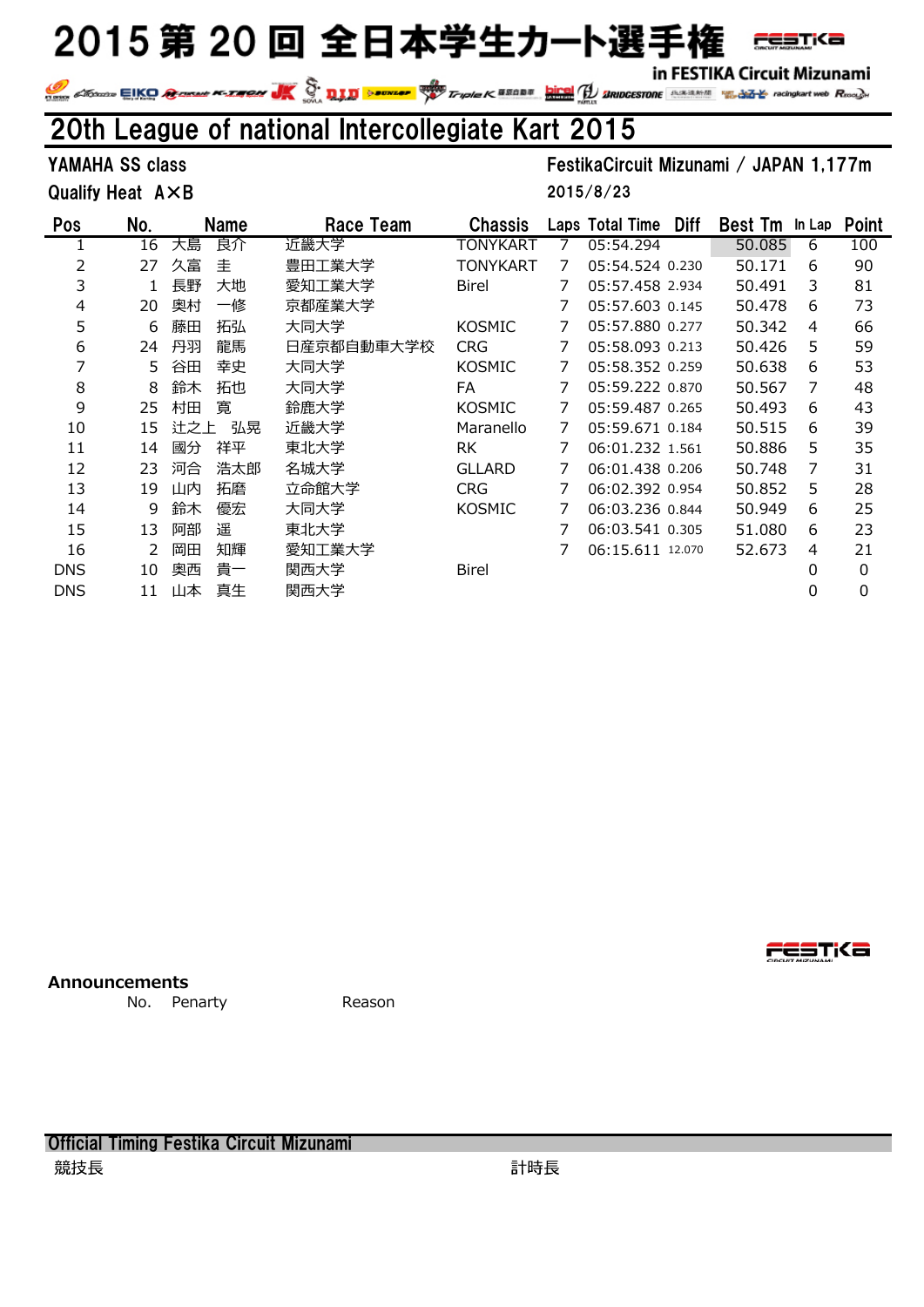in FESTIKA Circuit Mizunami

**FESTKA** 

#### 20th League of national Intercollegiate Kart 2015

Qualify Practice TOTAL

YAMAHA SS class FestikaCircuit Mizunami / JAPAN 1,177m

2015/8/23

|                                             |                                                                                                                                                                    | <b>Race Team</b>                                | <b>Chassis</b>  | <b>B</b> ×C | AXC   | AXB               | 総合ポイント      |
|---------------------------------------------|--------------------------------------------------------------------------------------------------------------------------------------------------------------------|-------------------------------------------------|-----------------|-------------|-------|-------------------|-------------|
| 大島                                          | 良介                                                                                                                                                                 | 近畿大学                                            | <b>TONYKART</b> | $- -$       | 100   | 100               | 200         |
| 久富                                          | 圭                                                                                                                                                                  | 豊田工業大学                                          | <b>TONYKART</b> | 100         | --    | 90                | 190         |
| 佐藤                                          | 祐哉                                                                                                                                                                 | 名古屋外国語大学                                        | <b>TONYKART</b> | 90          | 90    | $- -$             | 180         |
| 長野                                          | 大地                                                                                                                                                                 | 愛知工業大学                                          | <b>Birel</b>    | $-$         | 81    | 81                | 162         |
| 奥村                                          | 一修                                                                                                                                                                 | 京都産業大学                                          |                 | 81          | $-$   | 73                | 154         |
| 藤田                                          | 拓弘                                                                                                                                                                 | 大同大学                                            | <b>KOSMIC</b>   | $-$         | 66    | 66                | 132         |
| 丹羽                                          | 龍馬                                                                                                                                                                 | 日産京都自動車大学校                                      | <b>CRG</b>      | 73          | $-$   | 59                | 132         |
| 谷田                                          | 幸史                                                                                                                                                                 | 大同大学                                            | <b>KOSMIC</b>   | $- -$       | 73    | 53                | 126         |
|                                             |                                                                                                                                                                    | 神戸大学                                            | <b>TONYKART</b> | 66          | 59    | $- -$             | 125         |
|                                             | 宗平                                                                                                                                                                 | 東北学院大学                                          | <b>Birel</b>    | 59          | 48    | $\qquad \qquad -$ | 107         |
| 村田                                          | 寛                                                                                                                                                                  | 鈴鹿大学                                            | <b>KOSMIC</b>   | 53          | $-$   | 43                | 96          |
|                                             | 弘晃                                                                                                                                                                 | 近畿大学                                            | Maranello       | $- -$       | 53    | 39                | 92          |
| 給木                                          | 拓也                                                                                                                                                                 | 大同大学                                            | <b>FA</b>       | 39          | $- -$ | 48                | 87          |
|                                             | 清貴                                                                                                                                                                 | 大同大学                                            | <b>TONYKART</b> | 43          | 43    | $- -$             | 86          |
| 小林                                          | 丈晃                                                                                                                                                                 | 東北大学                                            | <b>TONYKART</b> | 48          | 23    | $- -$             | 71          |
| 國分                                          | 祥平                                                                                                                                                                 | 東北大学                                            | <b>RK</b>       | $- -$       | 35    | 35                | 70          |
| 河合                                          | 浩太郎                                                                                                                                                                | 名城大学                                            | <b>GLLARD</b>   | 31          | $- -$ | 31                | 62          |
| 鈴木                                          | 優宏                                                                                                                                                                 | 大同大学                                            | <b>KOSMIC</b>   | 35          | --    | 25                | 60          |
| 山内                                          | 拓磨                                                                                                                                                                 | 立命館大学                                           | <b>CRG</b>      | 28          | $- -$ | 28                | 56          |
| 阿部                                          | 遥                                                                                                                                                                  | 東北大学                                            |                 | $- -$       | 31    | 23                | 54          |
| 北山                                          | 深翠                                                                                                                                                                 | 龍谷大学                                            | <b>CRG</b>      | 23          | 28    | $- -$             | 51          |
| 西原                                          | 健二                                                                                                                                                                 | 中日本自動車短期大学                                      | <b>CRG</b>      | 25          | 21    | $\qquad \qquad -$ | 46          |
| 岡田                                          | 知輝                                                                                                                                                                 | 愛知工業大学                                          |                 | $- -$       | 25    | 21                | 46          |
| 松浦                                          | 大貴                                                                                                                                                                 | 中日本自動車短期大学                                      | ZANARDI         | 21          | 19    | $- -$             | 40          |
| 奥西                                          | 貴一                                                                                                                                                                 | 関西大学                                            | <b>Birel</b>    | --          | 39    | 0                 | 39          |
| 沂藤                                          | 翼                                                                                                                                                                  | 中部大学                                            | <b>TONYKART</b> | 0           | 17    | --                | 17          |
| 山本                                          | 真生                                                                                                                                                                 | 関西大学                                            |                 | 0           | $- -$ | 0                 | $\mathbf 0$ |
| No.<br>$\ast$<br>$\ast$<br>$\ast$<br>$\ast$ | $\overline{16}$<br>27<br>18<br>1<br>20<br>6<br>24<br>5<br>22<br>26<br>25<br>15<br>8<br>7<br>12<br>14<br>23<br>9<br>19<br>13<br>21<br>4<br>2<br>3<br>10<br>17<br>11 | <b>Name</b><br><b>AIKO</b><br>大河内<br>辻之上<br>久保田 |                 |             |       |                   |             |

\* 同ポイントにつきタイムトライアルの順位を採用とする